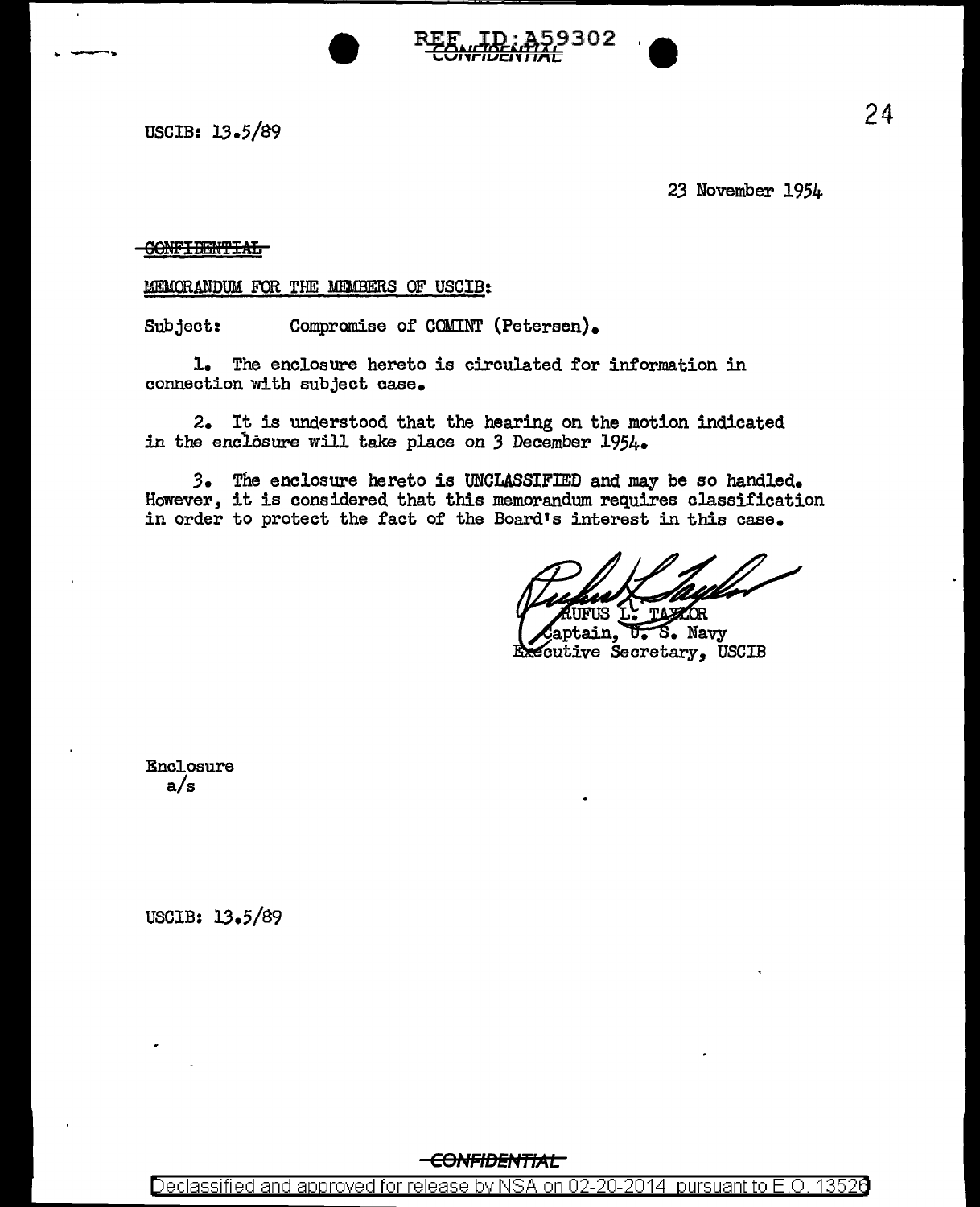# REF ID:A59302

IN THE UNITED STATES DISTRICT COURT

# FOR THE EASTERN DISTRICT OF VIRGINIA

### ALEXANDRIA DIVISION

|     | UNITED STATES OF AMERICA     |   |
|-----|------------------------------|---|
| VS. |                              |   |
|     | JOSEPH SIDNEY PETERSEN, JR., | 2 |
|     | Defendant.                   |   |

÷

 $\overline{\phantom{a}}$ .

#### MOTION TO DISMISS

JOSEPH SIDNEY PETERSEN, JR. *moves* the Court to dismiss the allegation contained in Paragraph *I,* Count I of the Bill of Particulars heretofore filed by the United States as being without the applicable Statute of Limitations.

### Attorney for the Defendant

#### CERTIFICATE OF SERVICE

I certify that I served a true copy of the within motion on John F. Reilly, Special Assistant to the Attorney General, Room 3262, Department of Justice, Washington, n.c. in his capacity as counsel for the u. s. of America in the case of the U. s. of Am. vs. Joseph Sidney Petersen, Jr. on this, the 19th day of November, 1954.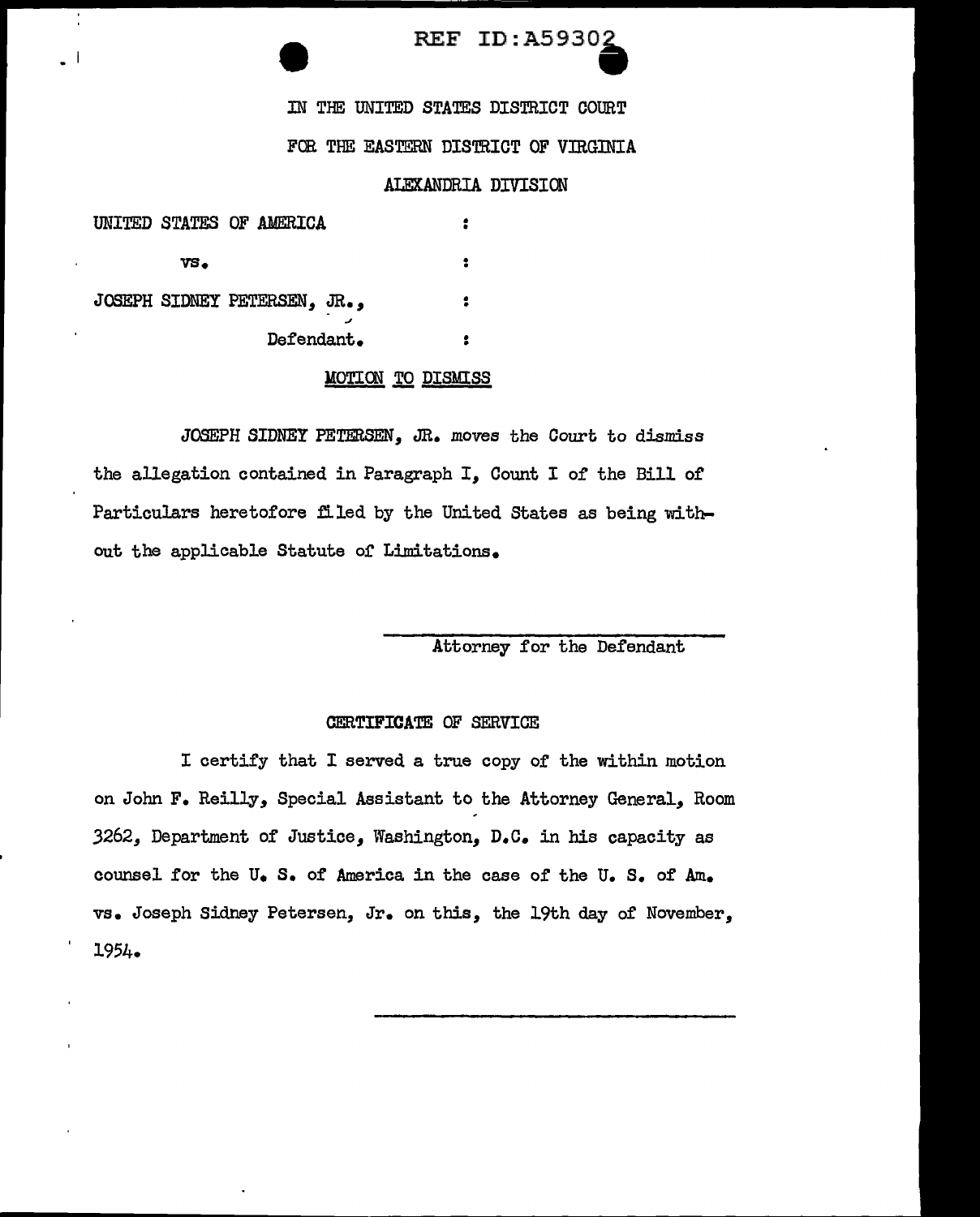REF ID:A59302

IN THE UNITED STATES DISTRICT COURT

FOR THE EASTERN DISTRICT OF VIRGINIA

ALEXANDRIA DIVISION

e

UNITED STATES OF AMERICA :

.,, '

vs. . .

JOSEPH SIDNEY PETERSEN, JR., • •

Defendant. . •

### POINTS AND AUTHORITIES IN SUPPORT OF MOTION TO DISMISS

Title 50 u.s.c. 31 1946 Ed

Title 18 u.s.c. 793

Section 19 Internal Security Act of 1950

Title 18 u.s.c. 32B2

u. s. Code and Congressional Service 8lst Congress 2nd Session 1950 p.3905

Attorney for the Defendant

### CERTIFICATE OF SERVICE

I certify that I served a true copy of the within motion on John F. Reilly, Special Assistant to the Attorney General, Room 3262,, Department of Justice,, Washington,, D. C. in his capacity as counsel for the U.S. of America in the case of the U.S. of Am. vs. Joseph Sidney Petersen, Jr. on this, the 19th date of November. 1954.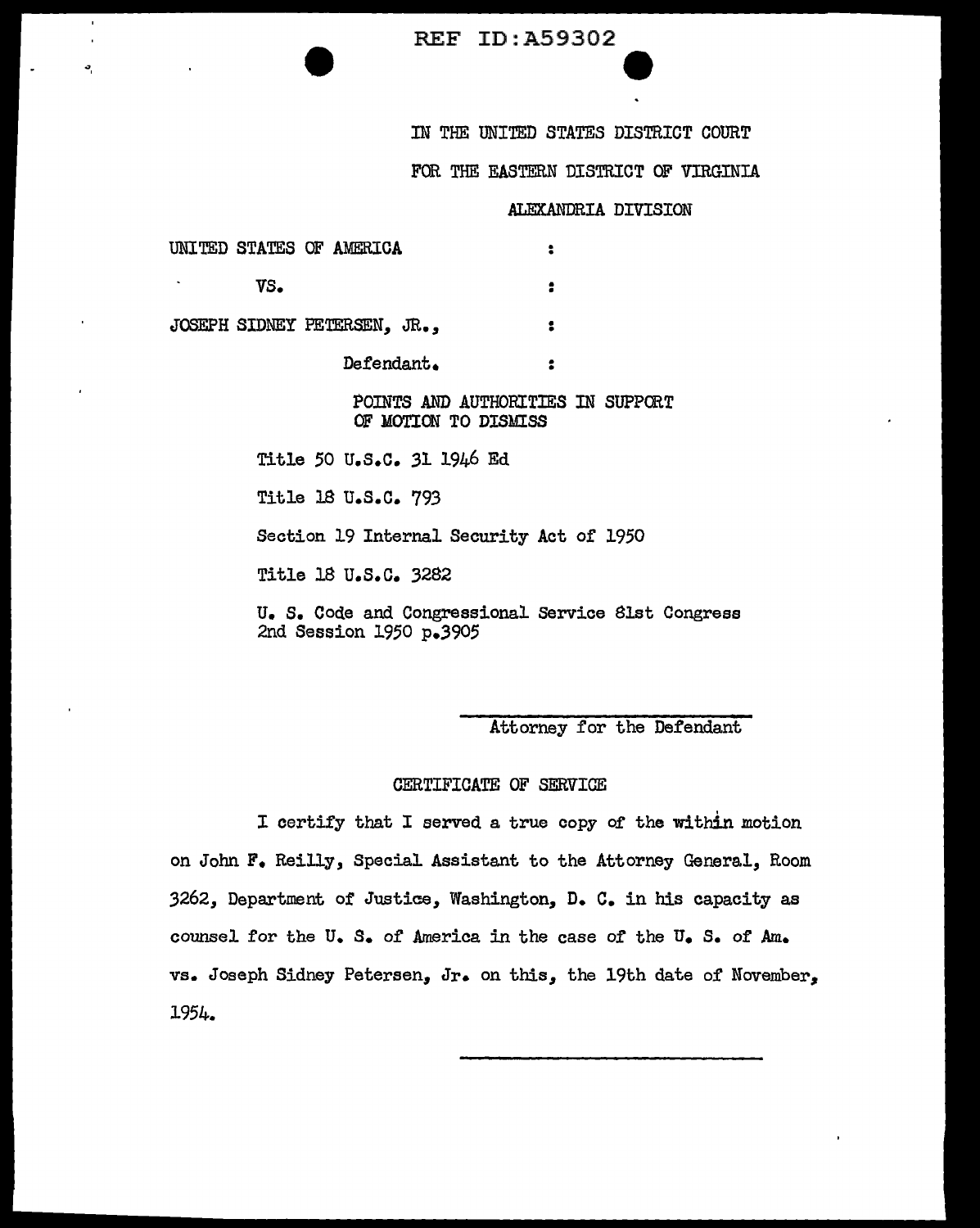### **REF ID: A59302**

IN THE UNITED STATES DISTRICT COURT

### FOR THE EASTERN DISTRICT OF VIRGINIA

### ALEXANDRIA DIVISION

|  | UNITED STATES OF AMERICA |  |
|--|--------------------------|--|
|  |                          |  |

...

\

vs.  $\ddot{\bm{z}}$ 

JOSEPH SIDNEY PETERSEN, JR.,

Defendant. :

### **MOTION TO DISMISS**

CCMES NCW, Joseph Sidney Petersen, by counsel, and moves the Court to dismiss:

I

Count One of the Indictment against the Defendant, as defined by the Bill of Particulars heretofore filed by the United States, as void for duplicity.

II

Count Two of the Indictment, as defined by said Bill of Particulars, for failing to state an offense withih the Title and Section of the United States Code, as charged in said Indictment.

> Signed David B. Kinney Attorney for the Defendant

#### CERTIFICATE OF SERVICE

I certify that I served a true copy of the within motion on John F. Reilly, Special Assistant to the Attorney General, Room 3262, Department of Justice, Washington, D, c. in his capacity as counsel for the U.S. of America in the case of the U.S. of Am. vs. Joseph Sidney Petersen, Jr. on this, the 19th day of November, 1954.

Signed David B, Kinney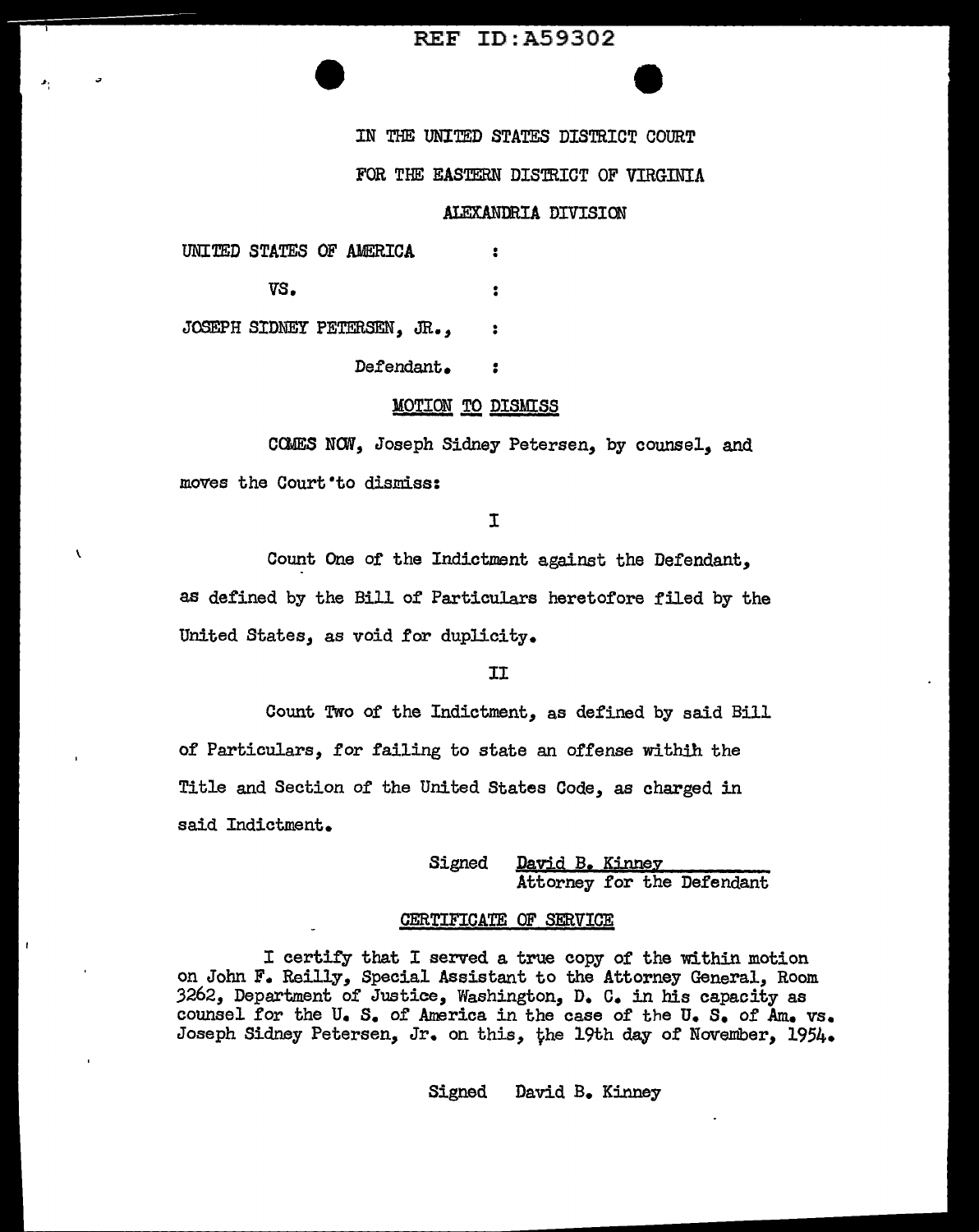# REF ID: A5930.

IN THE: UNITED STATES DISTRICT COURT

FOR THE EASTERN DISTRICT OF VIRGINIA

### ALEXANDRIA DIVISION

.

 $\ddot{\phantom{a}}$ 

UNITED STATES OF AMERICA

*vs.* 

I • :

÷

JOSEPH SIDNEY PETERSEN, JR., :

Defendant. :

### POINTS AND AUTHORITIES IN SUPPORT OF DEFENDANT'S MOTION TO DISMISS

I

Rule 5a Federal Rules of Criminal Procedure

u.s. vs. Martinez-Gonzales D.C. Calif. 1950 89 Fed Supp 62

U.S. vs. Greater Kansas City Retail Coal Merchants Assn. D. c. MO 1949 85 F. Supp 503

Swenderland v. U. S. CCA Nebr 19 F. 2nd 202

Smith v. U. s. CCA Okla 1927 1 FF 2nd 723

U.S. vs. Safeway Stores of Md. D.C. Ecn 1943 51 Fed Supp 448

41 Corpus Juris Secundum 162 et esq. Plll2

#### II

12 **U.S.C. 793** 

The United States, through its Bill of' Particulars heretofore filed defined "used in a manner prejudicial to the